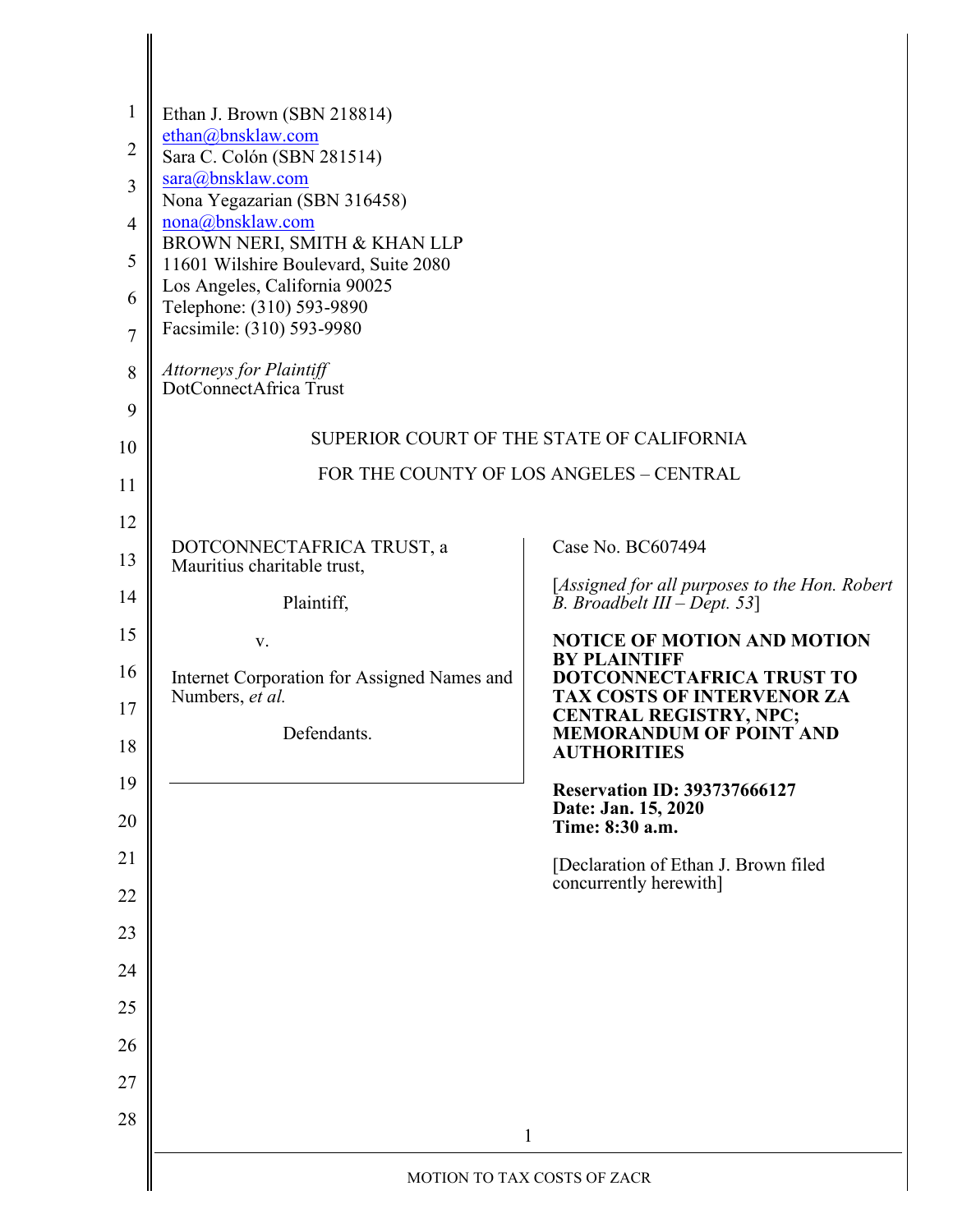1 2

3

4

5

6

7

8

9

10

11

12

13

## **TO THE COURT, ALL PARTIES, AND THEIR COUNSEL OF RECORD:**

**PLEASE TAKE NOTICE** that on January 15, 2020 at 8:30 a.m. in Department 53 of the Los Angeles County Superior Court, located at 111 North Hill Street, Los Angeles, CA 90012, Plaintiff DotConnectAfrica Trust ("DCA") will, and hereby does, move for an order taxing the costs claimed by Intervenor ZA Central Registry, NPC ("ZACR") pursuant to Cal. Code Civ. Proc. § 1032 et seq.

The grounds for this motion are that the costs sought by ZACR in its Memorandum of Costs ("ZACR MOC") are not recoverable under Cal. Code Civ. Proc. § 1033.5 et seq. as these costs were not actually incurred by ZACR as is required by  $\S$  1033.5 (c)(1); are not allowable costs as defined by § 1033.5 (a); were not allowable costs pursuant to § 1033.5 (b); were not reasonably necessary for ZACR to the conduct of the litigation which is required to be eligible for recovery pursuant to § 1033.5 (c)(2); were not reasonable in amount as required by § 1033.5 (c)(3); and/or cannot be allowed as discretionary costs under  $\{1033.5 \, (c)(4)$ . DCA must not be ordered to pay any of ZACR's claimed costs which do not by law qualify for reimbursement.

14 15 16 This Motion is based upon this Notice, the Memorandum of Points and Authorities, the Declaration of Ethan J. Brown, all pleadings, records, and files herein, those matters of which the Court may take judicial notice, and upon such evidence and/or oral argument as may be made at the hearing on this matter.

| 17 | the hearing on this matter. |                                                |
|----|-----------------------------|------------------------------------------------|
| 18 |                             |                                                |
| 19 | Dated: November 5, 2019     | <b>BROWN NERI SMITH &amp; KHAN, LLP</b>        |
| 20 |                             |                                                |
| 21 |                             | By:<br>Ethan J. Brown                          |
| 22 |                             |                                                |
| 23 |                             | Attorneys for Plaintiff DotConnectAfrica Trust |
| 24 |                             |                                                |
| 25 |                             |                                                |
| 26 |                             |                                                |
| 27 |                             |                                                |
| 28 |                             |                                                |
|    |                             | MOTION TO TAX COSTS OF ZACR                    |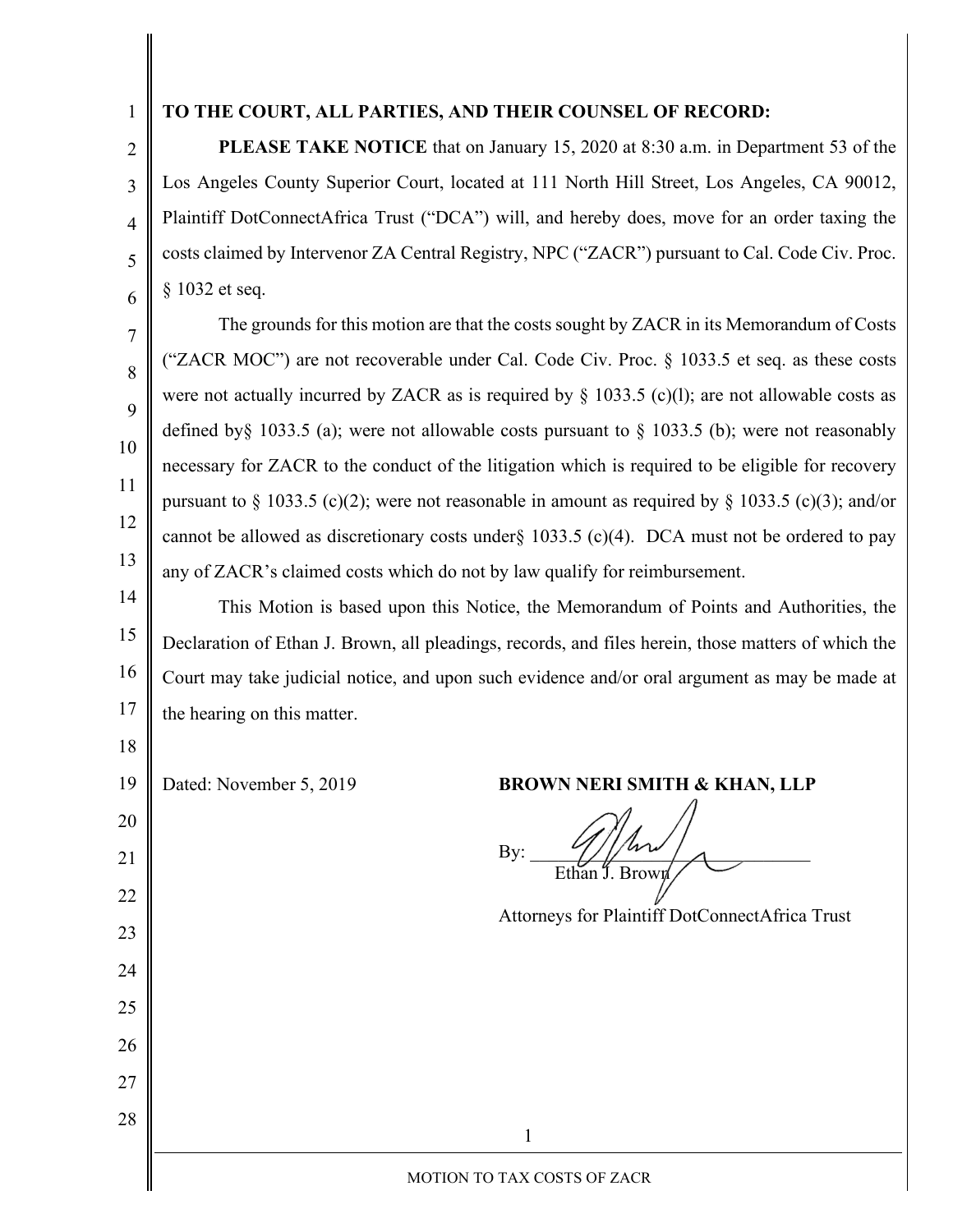1 2

## **MEMORANDUM OF POINTS AND AUTHORITIES**

## **I. INTRODUCTION**

3 4 5 Intervenor ZA Central Registry, NPC ("ZACR") seeks to recover over \$47,096.37 in costs under Cal. Code Civ. Proc. §1032 et seq, most of which it is not entitled to, are not expressly allowed by §1032 et seq; and/or are not allowed as discretionary costs under § 1033.5.

6 7 8 9 For example, ZACR seeks costs for unallowable deposition costs, costs associate with the electronic hosting of documents, and service costs where parties had entered into an electronic service agreement, among others costs that were clearly incurred as a convenience or benefit to the conduct of the litigation rather than reasonably necessary costs.

10 11 12 ZACR has failed to show that many of these costs are allowable, and if they are allowable, that the amounts they seek are reasonable and necessary. Therefore, DCA's motion to tax should be granted.

13

## **II. STANDARD OF REVIEW**

14 15 16 17 18 19 20 21 22 23 24 California law recognizes three types of litigation costs: (1) allowable; (2) disallowable; and  $(3)$  discretionary. Code Civ. Proc.  $\S$  1033.5, subds. (a), (b), (c)(4). For allowable and discretionary costs to be recoverable, they must be both "reasonably necessary to the conduct of the litigation rather than merely convenient or beneficial to its preparation" and "reasonable in amount." Code Civ. Proc. § 1033.5 (c)(2-3). If specifically allowable under section 1033.5, the party challenging the costs has the burden of showing that the costs sought are not reasonable or necessary. However, if the costs not specifically allowable are objected to, then the burden of proof lies with the requesting party to demonstrate that the costs were necessary and reasonable. *Ladas v. Cal. State Automobile Assn.* (1993) 19 Cal.App.4th 761, 774. Whether a cost is reasonable is a question of fact. *Lubetzky v. Friedman* (1991) 228 Cal.App.3d 35, 39. DCA respectfully requests that the Court tax ICANN's costs as set forth below.

25

# **III. ARGUMENT**

**A. ZACR Cannot Recover Deposition Costs It Claims**

26

27

28

1

of which neither it nor DCA noticed and took. Moreover, the remainder of the costs claimed are

ZACR claims costs for a total of 12 depositions – one of which never occurred and three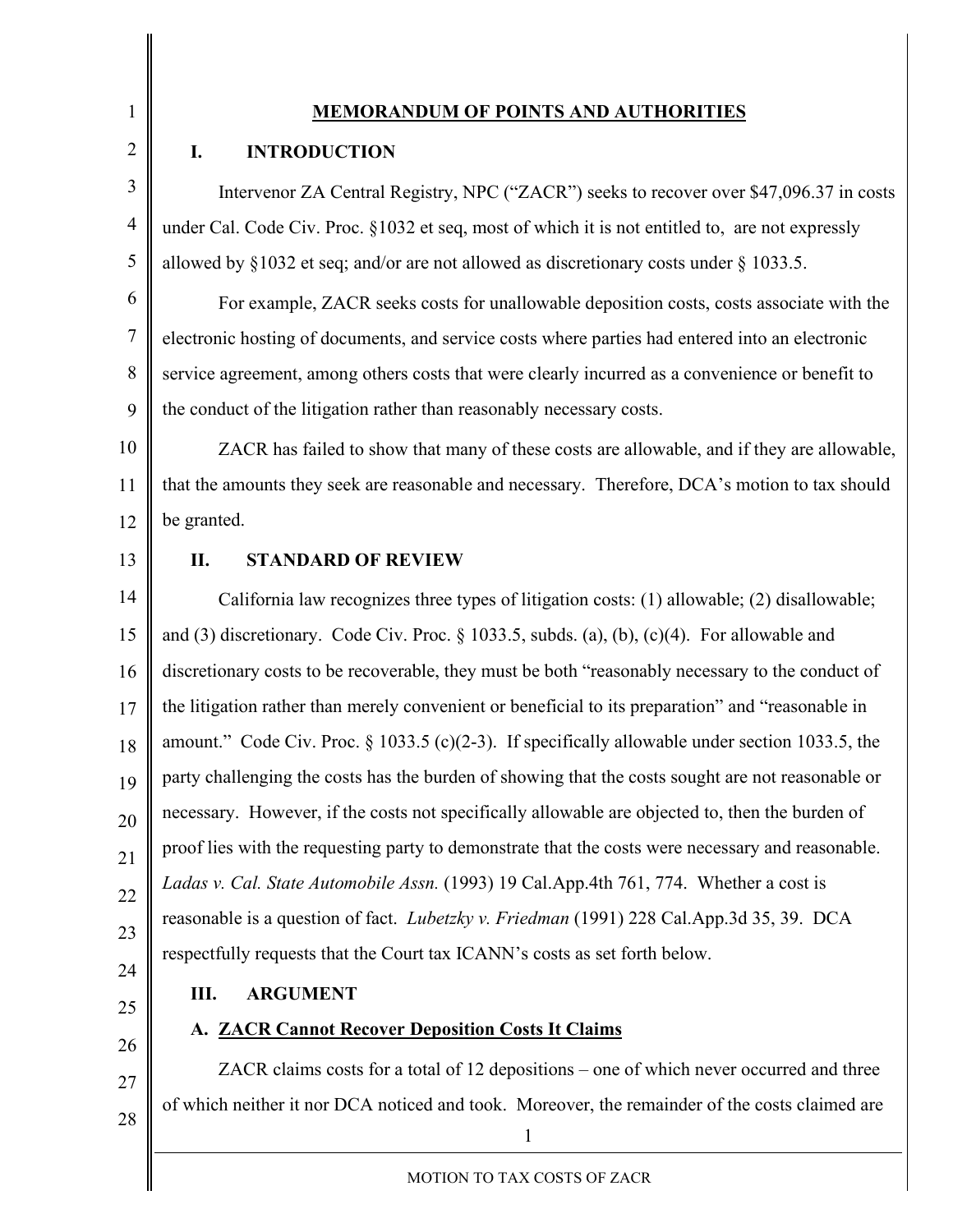ambiguous and vague because they are inconsistent with the costs claimed by ICANN for transcript copies of the same depositions, though they should be the same<sup>[1](#page-3-0)</sup>.

1

2

25

3 4 5 6 7 8 9 10 11 The only instances were ZACR can claim costs are for taking, video recording, and transcribing depositions are in instances of necessary depositions noticed by ZACR, and one copy of depositions taken by DCA. Code Civ. Proc.  $\S$  1033.5 (a)(3)(A). Consequently, ZACR cannot requests costs associated with depositions noticed and taken by ICANN. Therefore, costs associated with the depositions of Sophia Bekele and Erastus JO Mwencha cannot be recovered. *See* ZACR Memorandum of Costs ("ZACR MOC"), Attachment A, at p. 8. Costs for the deposition of Sophia Bekele on September 22, 2017 also cannot be recovered because no such deposition took place. *Id*. Therefore, a total of \$10,585.24 of deposition costs for the depositions of Sophia Bekele and Erastus JO Mwencha must be taxed in full.

12 13 14 15 16 17 18 19 20 21 Next, the remaining costs claimed for depositions by ZACR are vague and ambiguous and/or unnecessary for ZACR in the conduct of the litigation. They are rather merely convenient or beneficial to its preparation. All but the depositions of Lucky Masilela and Neil Dundas, were depositions of either ICANN witnesses or DCA witnesses, or third-party witnesses related thereto. These depositions were not necessary for ZACR. ZACR did not defend the deponents in these depositions. ZACR did not ask questions at any of the listed depositions in its MOC. As an intervener, ZACR did not have any claims against either ICANN or DCA and did not have any claims against it. Though it may have had an interest in the final outcome of the case, its participation in the depositions was merely beneficial, and not reasonably necessary to the conduct of the litigation. Therefore, costs associated with the depositions of Chehade, McFadden, Silber, Brigety, Crocker, and Nguyen, totaling \$9,506.37 should be taxed.

22 23 24 Lastly, travel costs to South Africa associated with the depositions of ZACR witnesses Neil Dundas and Lucky Masilela must be taxed as unreasonably and excessive, as they clearly account for first class tickets and stays at expensive hotels, for which DCA is not required to pay.

<span id="page-3-0"></span>2 26 27 28 <sup>1</sup> Costs claimed by ICANN and costs claimed by ZACR in their respective cost memoranda are inconsistent for the same transcripts, though they should be the same. As such, it is unclear what the actual costs of certain transcript copies are. For example, both ICANN and ZACR claim transcribing costs for Mr. Fadi Chehadi in the sums of \$1,087.75 and \$860.55 respectively. *Compare* ZACR MOC, Attachment A at p. 8 *with* ICANN MOC, Attachment A at p. 2.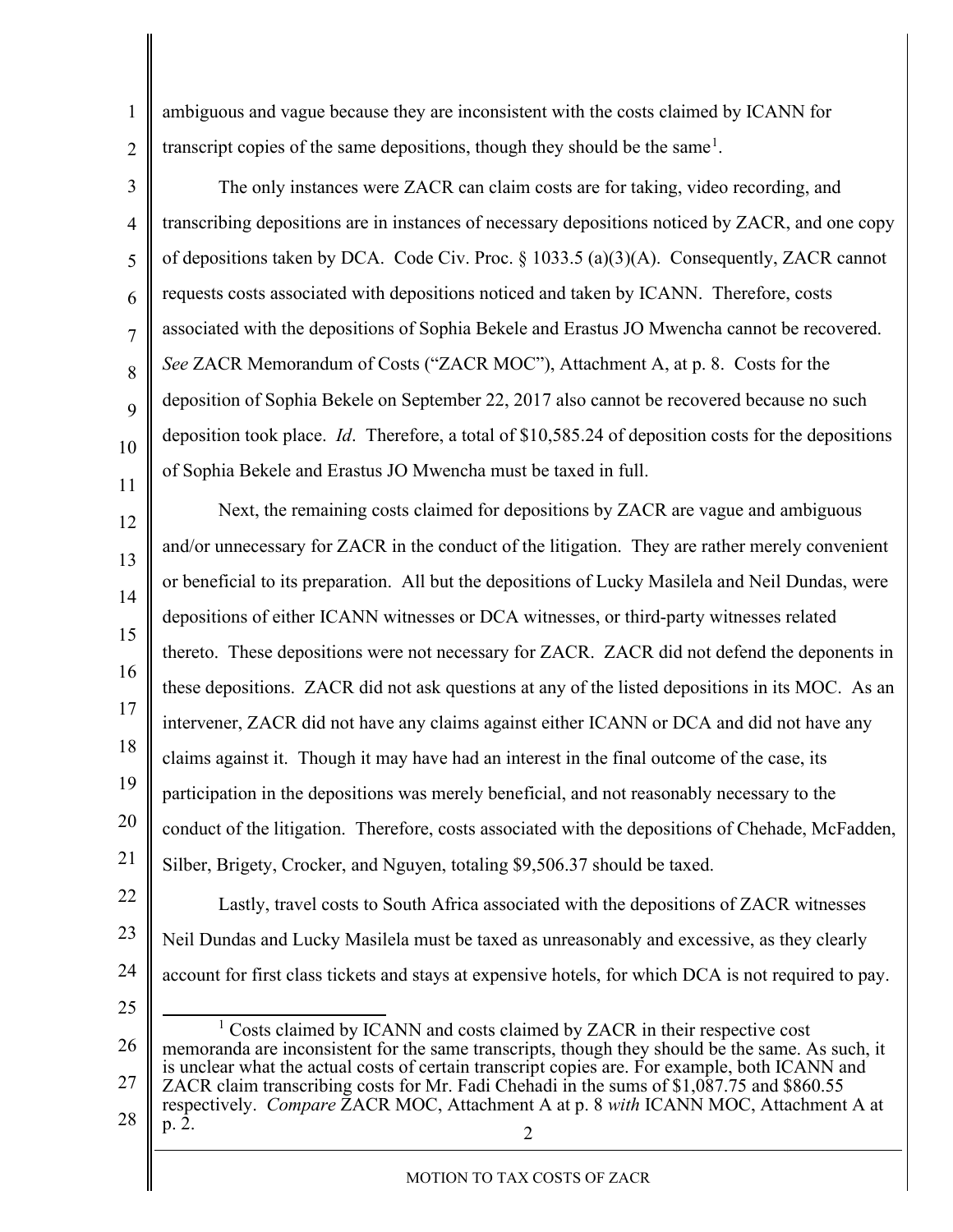<span id="page-4-0"></span>

| 1              | Code Civ. Proc. § 1033.5 (c)(e); Cal. Thon v. Thompson (App. 4 Dist. 1994) 35 Cal.Rptr.2d 346                                                                                     |  |  |  |
|----------------|-----------------------------------------------------------------------------------------------------------------------------------------------------------------------------------|--|--|--|
| $\overline{2}$ | (Holding that travel expenses sought by prevailing party for expenses incurred by its out-of-                                                                                     |  |  |  |
| 3              | county attorneys in attending deposition in county of jurisdiction, would be limited to costs of                                                                                  |  |  |  |
| $\overline{4}$ | commercial flight between city where attorneys practiced and city where deposition occurred;                                                                                      |  |  |  |
| 5              | higher cost of charter flight requested by prevailing party were not "reasonably necessary.");                                                                                    |  |  |  |
| 6              | Page v. Something Weird Video (C.D. Cal. 1996) 960 F. Supp. 1438, 1447 (Holding that flying                                                                                       |  |  |  |
| $\overline{7}$ | first-class is not "reasonably necessary" to further litigation). Based on a Google flight search,                                                                                |  |  |  |
| 8              | round trip flights booked approximately two to three weeks in advance to South Africa range                                                                                       |  |  |  |
| 9              | between \$810 and \$1,534. Declaration of Ethan Brown ("Brown Decl."), 1 2, Ex. 1. Four and                                                                                       |  |  |  |
| 10             | five star hotels for that same period range between \$78 and \$188 dollar a night. Brown Decl, 13,                                                                                |  |  |  |
| 11             | Ex. 2. As such, the \$7,825.77 in travel expenses for approximately a three night stay is clearly                                                                                 |  |  |  |
|                | excessive and must be taxed.                                                                                                                                                      |  |  |  |
| 12             | In sum, DCA respectfully requests that the Court tax ZACR's deposition costs found on                                                                                             |  |  |  |
| 13             | page 8 of Attachment A to its Memorandum of Costs in at least the following amounts totaling                                                                                      |  |  |  |
| 14             | $$27,917.38^2$ :                                                                                                                                                                  |  |  |  |
| 15             | \$10,585.24 of deposition costs for the depositions of Sophia Bekele and Erastus JO                                                                                               |  |  |  |
| 16             | Mwencha                                                                                                                                                                           |  |  |  |
| 17             | \$9,506.37 of costs associated with the depositions Chehade, McFadden, Silber, Brigety,                                                                                           |  |  |  |
| 18             | Crocker, and Nguyen                                                                                                                                                               |  |  |  |
| 19             | \$7,825.77 in travel expenses for the depositions of Neil Dundas and Lucky Masilela                                                                                               |  |  |  |
| 20             | <b>B. ZACR Cannot Recover For Costs Associated With ZACR Error, Unnecessary</b>                                                                                                   |  |  |  |
| 21             | <b>Service of Process Costs, and Unnecessary Photocopying Costs</b>                                                                                                               |  |  |  |
| 22             | ZACR seeks to recover costs for the improper filing associated with the correction of the                                                                                         |  |  |  |
| 23             | Declaration of David W. Kesselman totally \$141.76. See ZACR MOC, Attachment A at p. 8.                                                                                           |  |  |  |
| 24             | DCA should not have to pay for ZACR's counsel correcting a mistake in ZACR's filings.                                                                                             |  |  |  |
| 25             | Further, ZACR seeks costs associated with service of process on DCA and ICANN and                                                                                                 |  |  |  |
| 26             |                                                                                                                                                                                   |  |  |  |
| 27             | $2$ Note that the total costs of \$27,917.38 calculated by DCA differs from the total<br>deposition costs cited by ZACR because of ZACR's calculation errors, further emphasizing |  |  |  |
| 28             | DCA's difficulty of determining the actual costs associated with the listed events. See ZACR<br>MOC, Attachment A at p. 8.<br>3                                                   |  |  |  |
|                |                                                                                                                                                                                   |  |  |  |
|                | MOTION TO TAX COSTS OF ZACR                                                                                                                                                       |  |  |  |